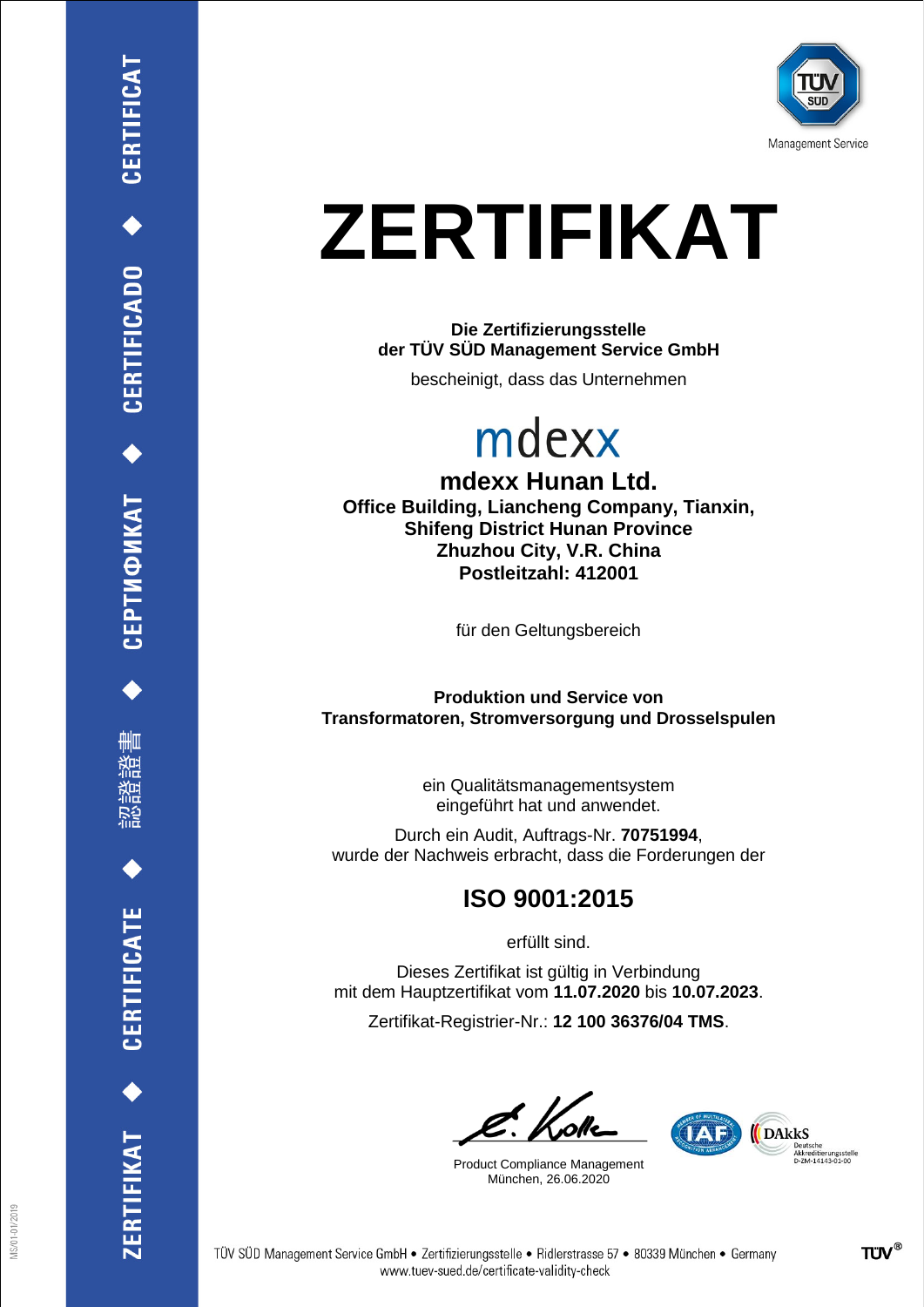

# **CERTIFICATE**

**The Certification Body of TÜV SÜD Management Service GmbH**

certifies that

### mdexx

**mdexx Hunan Ltd. Office Building, Liancheng Company, Tianxin, Shifeng District Hunan Province Zhuzhou City, P.R. China Post Code: 412001**

Unified social credit code: 91430200MA4PDNPE4D

has established and applies a Quality Management System for

**Production and services of transformers, sales of power supplies and reactors**.

An audit was performed, Order No. **70751994**.

Proof has been furnished that the requirements according to

#### **ISO 9001:2015**

are fulfilled.

The certificate is valid from **2020-07-11** until **2023-07-10**.

The certified organization shall undergo and pass the regular surveillance audit to maintain the validity of this certificate.

Certificate Registration No.: **12 100 36376/04 TMS**.

Information about this certificate can be inquired at the official website of Certification and Accreditation Administration of the People's Republic of China (www.cnca.gov.cn).

Product Compliance Management Munich, 2020-06-26







ERTIFIKAT <